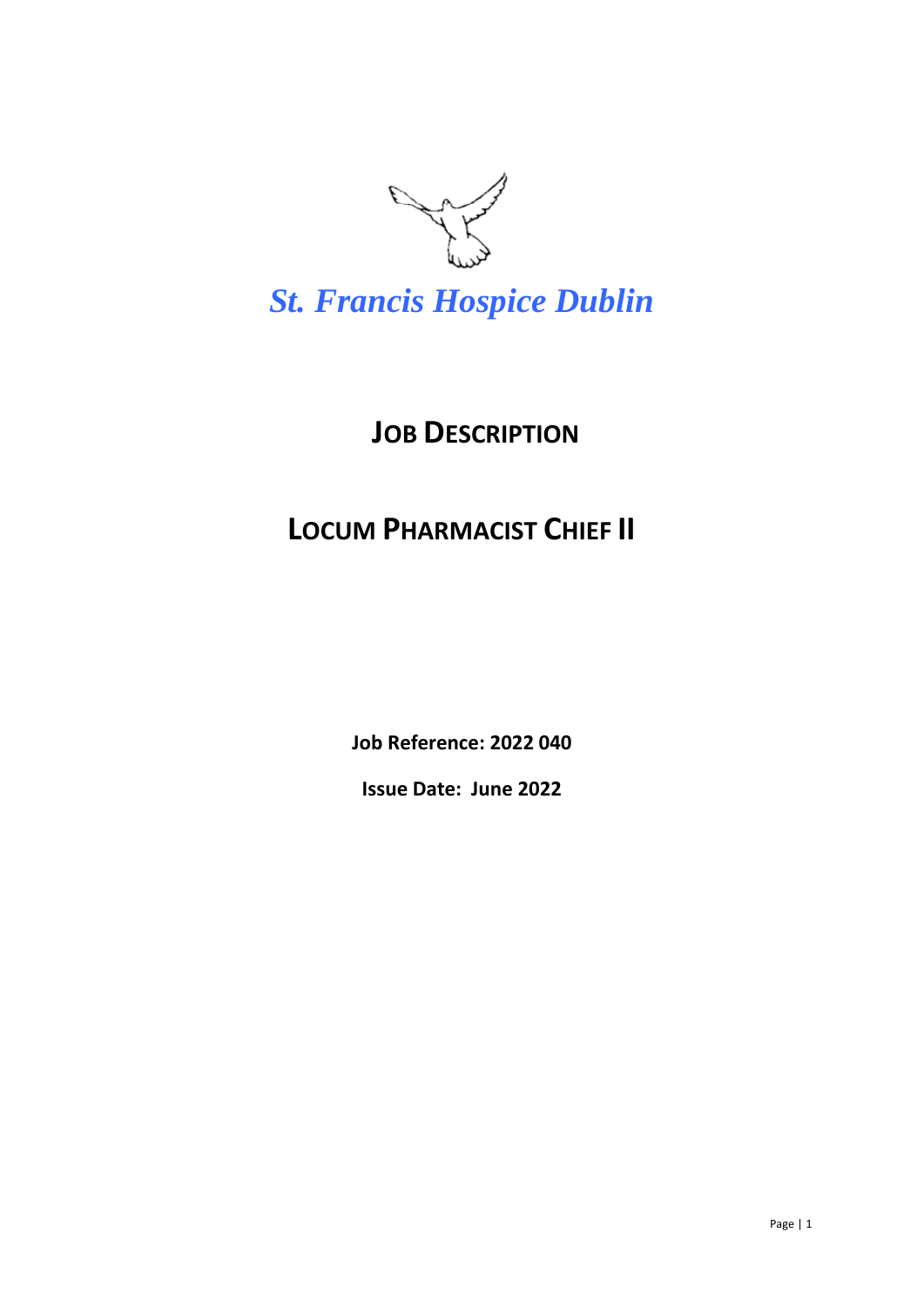#### **TABLE OF CONTENTS**

|    | <b>Section</b>                                                   | Page    |  |
|----|------------------------------------------------------------------|---------|--|
|    |                                                                  |         |  |
| 1. | <b>JOB PURPOSE</b>                                               | 3       |  |
| 2. | <b>ACCOUNTABILITY</b>                                            | 3       |  |
| 3. | <b>KEY DIMENSIONS</b>                                            | 3       |  |
| 4. | <b>OPERATING ENVIRONMENT</b>                                     | 3       |  |
| 5. | SALARY SCALE, ANNUAL LEAVE, PENSION SCHEME                       | 4       |  |
| 6. | THE PERSON: QUALIFICATIONS, EXPERIENCE, KNOWLEDGE & COMPETENCIES | 4       |  |
| 7. | <b>OUTLINE OF JOB DUTIES &amp; RESPONSIBILITIES</b>              | $5 - 6$ |  |
| 8. | <b>APPENDIX</b>                                                  | 7       |  |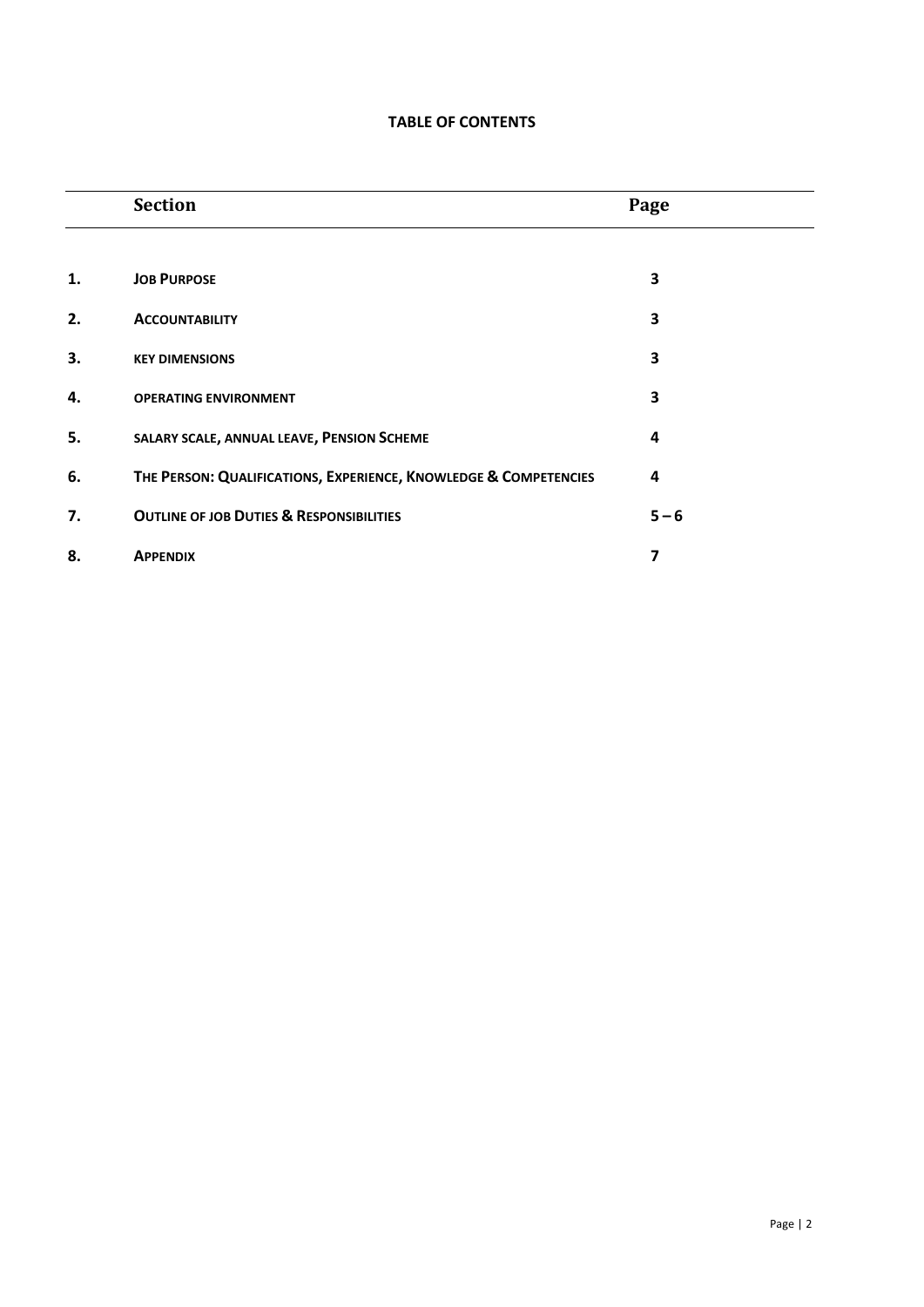#### **1. JOB PURPOSE**

The Chief Pharmacist II is responsible for the daily Pharmaceutical Services for St. Francis Hospice Dublin.

#### **2. ACCOUNTABILITY**

The position reports to the Superintendent Pharmacist, St Francis Hospice, Dublin and is accountable to the Director or Nursing or other designated officer in all matters relating to the job.

#### **3. KEY DIMENSIONS**

Direct reporting to the Superintendent Pharmacist, St Francis Hospice, Dublin.

Key relationships that will influence the success of the role: Multidisciplinary Team Members and Pharmacist Team members.

#### **4. OPERATING ENVIRONMENT**

#### **Contractual Hours: Various**

**Hours of work:** The hours are various. Detailed of starting and finishing times, which may vary in accordance with Hospice needs will be notified by your line manager. There will be times when you will be required to work outside of the normal office hours.

**Location**: This position is based in SFHD; however, SFHD operates across two sites: Raheny & Blanchardstown. In the interest of patient care and changing needs, candidates are required to be flexible and are obliged to carry out duties in any department or location of the Hospice or associated locations when required to do so by the Chief Executive Officer.

As St. Francis Hospice Dublin is an expanding service the demands for services can change and it will be necessary to meet these changes through the organisation. In such circumstances it may be necessary to review the work location for this post and, on behalf of the Board of Directors, the Leadership Team reserves the right to change the terms and conditions as necessary. However, notification will be given of any such changes.

**Garda Vetting**: The successful candidate will be required to satisfactorily complete the Garda Vetting process prior to a formal job offer being made.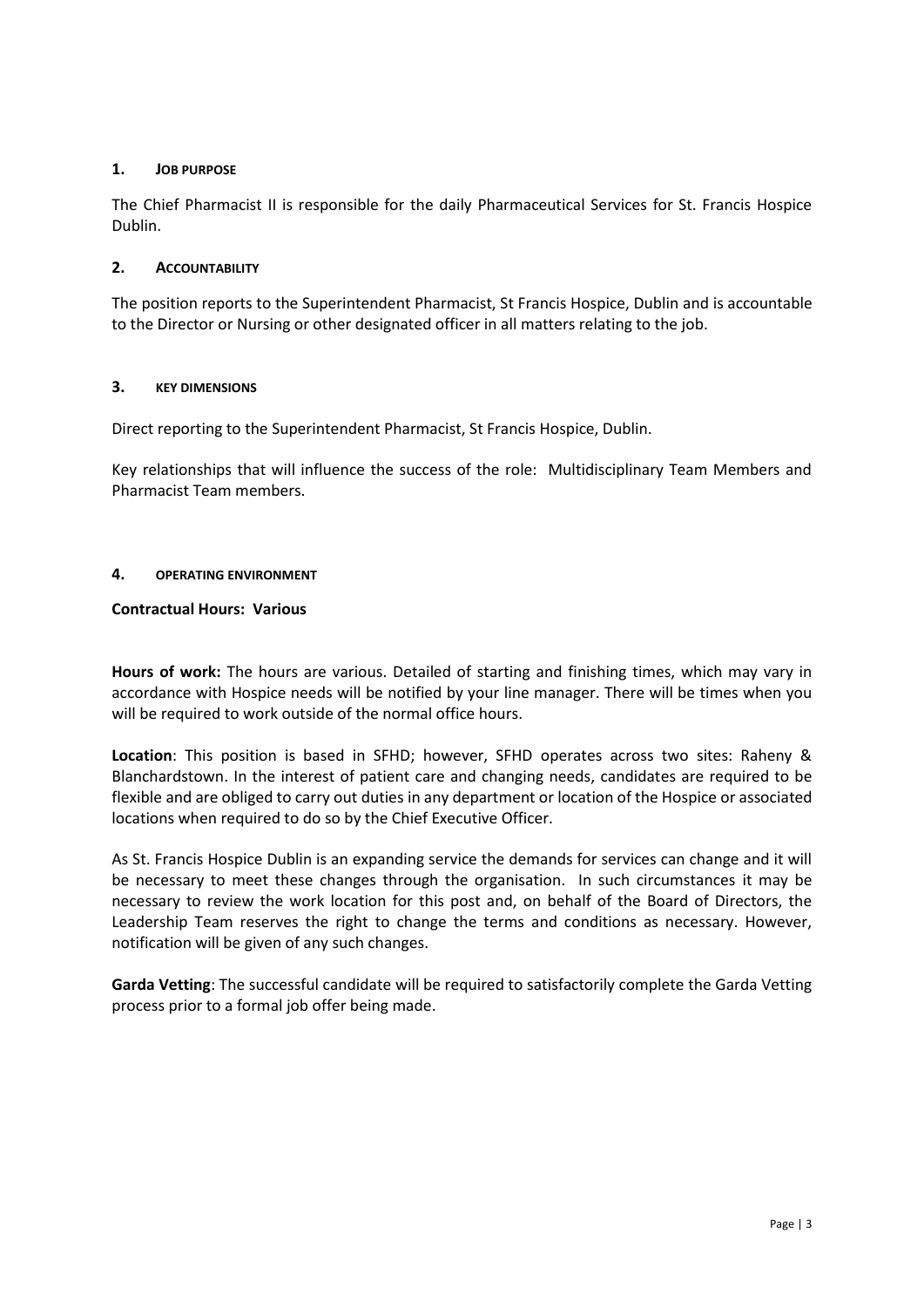#### **5. SALARY SCALE, ANNUAL LEAVE, PENSION SCHEME**

**Salary Scale:** Department of Health - Consolidated Salary Scale (1st October 2021) – **Chief Pharmacist II** & Salary scale (€71,536.64- € 90,292.30)

**Annual Leave:** 8% of hours worked per annum.

**Pension Scheme:** SFHD will contribute 7% of the successful candidate's basic annual salary.

| 6. |  | THE PERSON: QUALIFICATIONS, EXPERIENCE, KNOWLEDGE & COMPETENCIES |
|----|--|------------------------------------------------------------------|
|----|--|------------------------------------------------------------------|

|                       | <b>Essential</b>                                                                                                                                                                                                                                                                                   | <b>Desirable</b> |
|-----------------------|----------------------------------------------------------------------------------------------------------------------------------------------------------------------------------------------------------------------------------------------------------------------------------------------------|------------------|
| <b>Qualifications</b> | Be registered in the Register of the<br>$\bullet$<br>Pharmaceutical Society of Ireland.<br>Have a minimum of 5 years post<br>registration experience working as a<br>Pharmacist.                                                                                                                   |                  |
| <b>Experience</b>     | Possess a high standard of administrative<br>and business ability.<br>Excellent interpersonal skills and verbal<br>communication ability.<br>Possess the requisite knowledge and<br>ability (including a high standard of<br>suitability) for the proper discharge of<br>the duties of the office. |                  |
| <b>Other</b>          | Full driving license<br>$\bullet$                                                                                                                                                                                                                                                                  |                  |

#### **CORE COMPETENCIES**

#### **7. OUTLINE OF JOB DUTIES AND RESPONSIBILITIES**

The Chief II Pharmacist is responsible for the daily Pharmaceutical Services for St. Francis Hospice Dublin, which include but are not limited to:

- The accurate dispensing of prescriptions and stock to the various Hospice Departments in line with the written SOP's of the Pharmacy Department in particular Medication policies of St. Francis Hospice Dublin: MPO1/2/3/5/6/7/9/10/11/12/13/14/15/17 and the guidelines of the Pharmaceutical Society of Ireland (PSI), and the Health Product Regulatory Authority (HPRA).
- To keep abreast of developments in the Pharmacological area and to respond to medication related queries from within the Hospice. The Chief II Pharmacist should avail of in-house and PSIlead opportunities to update his/her knowledge.
- To liaise with members of multidisciplinary teams to ensure the delivery of safe, effective and economic drug treatment.
- The Chief II Pharmacist may be required to advise patients and Nursing staff on the effects, dosage and route of administration of various drugs.
- At times be required to liaise with the patient's Community Pharmacy / HSE to ensure ease of access to prescribed medicines for the patient in the home.
- May be required to sit on in-house committees, which consider drug safety issues etc. He / She will create and update guidelines for the safe use of drugs within the Hospice as required and communicate these to the various departments.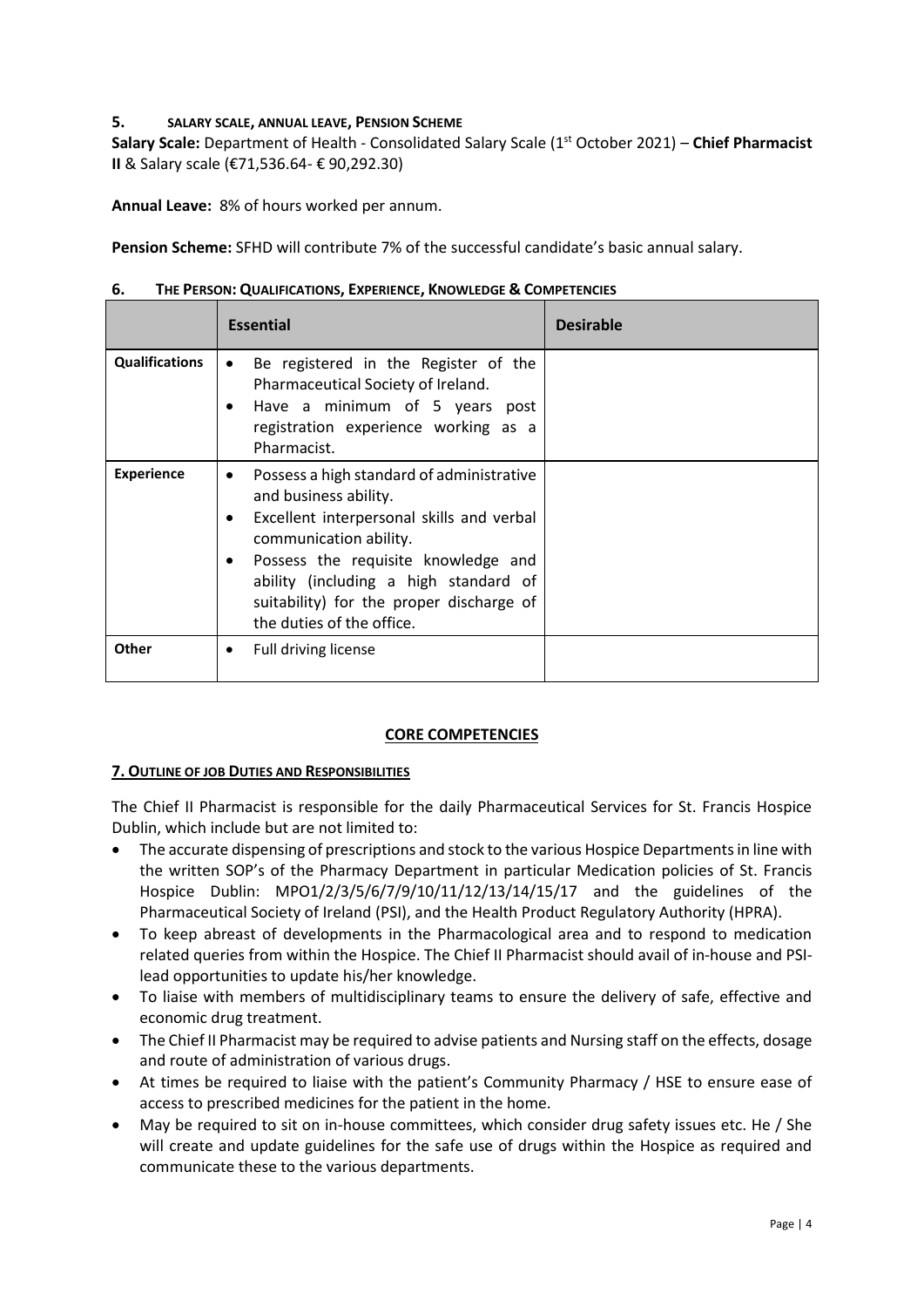- May be required to facilitate drug trials where appropriate.
- Responsible for the compiling of orders, checking deliveries and invoices and liaising with the Finance Department of the Hospice. When sourcing and ordering drugs, care must be taken to work efficiently within the budget of the Pharmacy to ensure best use of resources.
- May be required to assist various departments with a view to monitoring drug budgets etc.
- Must maintain adequate stocks in the Pharmacy and ensure stock rotation to eliminate wastage.
- Responsible for the safe storage of medicinal products within the Hospice.
- Responsible for the safe disposal of out of date and returned drugs, in line with PSI recommendations.

#### **ORDERING OF DRUGS:**

- Maintain optimum drug stock levels in line with level of drug use in SFHR and aim to avoid waste.
- Negotiate contract prices with drug companies.
- Order in bulk as appropriate.
- Source unlicensed medications as required.
- Source high tech drugs.
- Manage special orders of drugs not usually stocked in SFHR Pharmacy.
- Manage issues re: drug shortages / line of supply.
- Monitor drugs budget and produce month end report for Finance and other departments.
- Sign off invoices and MDA delivery dockets to maintain audit trail of stock purchased.
- Maintain accurate records in MDA drugs register and MDA stock room.

#### **DISPENSING DRUGS (IN-PATIENT UNIT):**

- IPU daily order (Monday Friday inclusive).
- IPU discharge scripts as required i.e. Unit dose dispensing, patient and family information, communicate with patients Community Pharmacy.
- Dispense scripts for patients on temporary home visits from SFHR.
- Clarify discharge scripts for patients admitted from acute hospitals as appropriate.
- Monitor patients drug Kardex to ensure accuracy of drugs supplied and adequate stocks.
- Monitor special orders for individual IPU patients.
- Attend to medication queries.
- Keep IPU and Pharmacy staff updated with drug alerts, drug recalls, and drug shortages as per HPRA and drug company alerts.
- Compound ointments / mouthwash as required by IPU and other departments.
- Dispense MDA drugs as required and maintain all records for same.
- Check IPU overstocks and rotate stock to avoid out of dates.
- Manage drug disposal in accordance with PSI and environmental regulations according to the drugs MDA category.

#### **DISPENSING FOR THE COMMUNITY PALLIATIVE CARE EAST TEAM (CPCTE):**

- CPC weekly order.
- Dispense SFH night packs.
- Liaise with Community Pharmacies / GMS re: supply of PC drugs in the community.

#### **DISPENSING FOR OTHER DEPARTMENTS:**

- Hospice Daycare orders as required.
- Walmer Villa (Outpatients) orders as required.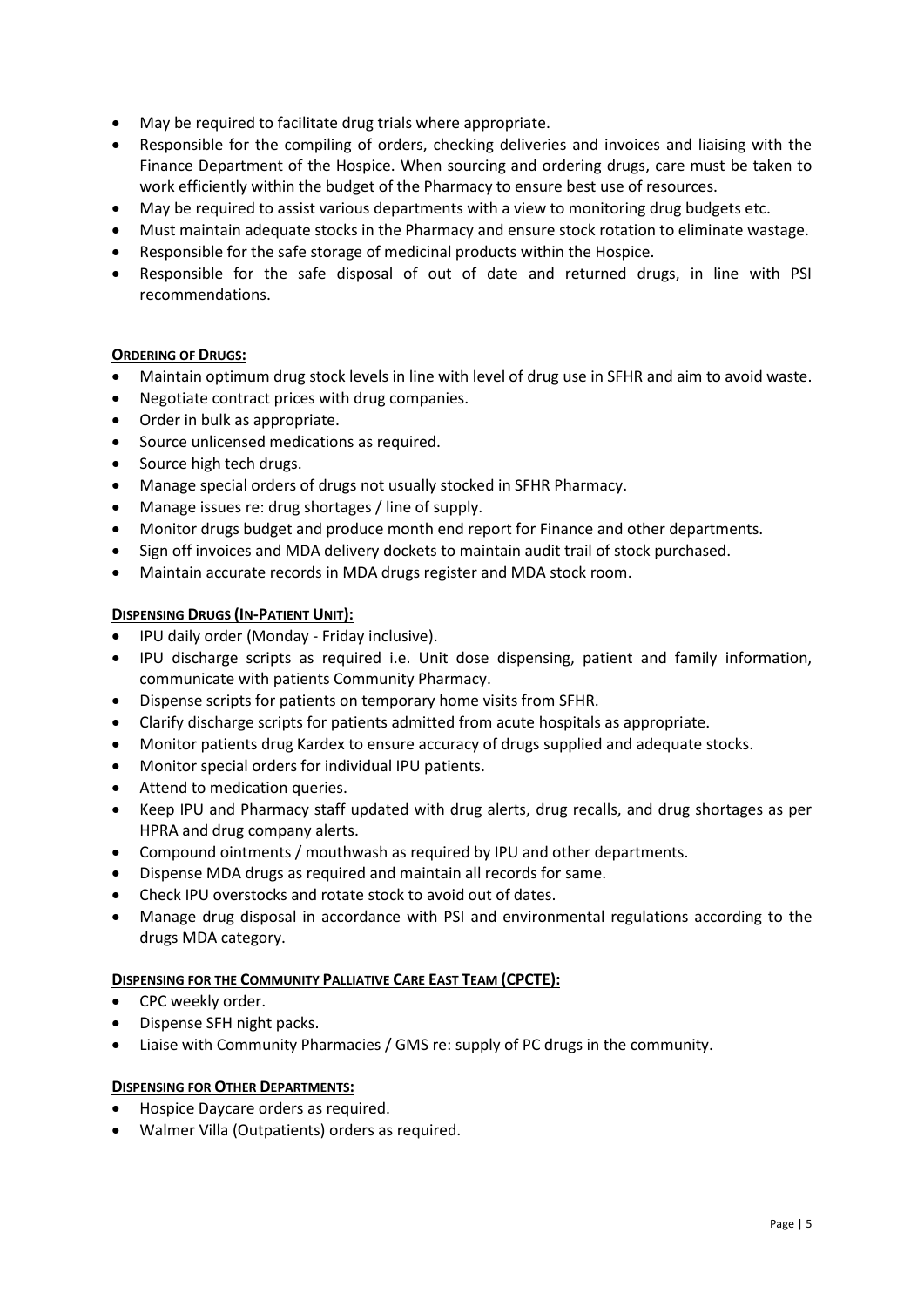#### **DISPENSING PRESCRIPTIONS AND OTC MEDICATIONS TO SFHD STAFF**

- Dispense medications in line with prescriptions regulations and pharmaceutical society of Ireland practice guidance
- Supply of OTC medications in line with relevant legislation

#### **SPECIFIC DUTIES IN LINE WITH SFHD POLICIES AND PROCEDURES:**

- Work within the medical policies of SFHD.
- Sign off ISS staff daily cleaning routine.
- Sign off daily temperature records.

#### **General**

- Comply with the Mission Statement, Ethos and Values of St. Francis Hospice Dublin.
- Ensuring compliance with Health and Safety procedures in relation to all Hospice activities.
- Contribute to and comply fully with the St. Francis Hospice Dublin Safety Statement including safe working practice as laid down by the Safety, Health and Welfare at work Act 2005 and any other relevant legislation.
- Comply with the St. Francis Hospice Dublin policies relating to confidentiality and ensure confidentiality in all matters of information obtained during the course of employment.
- Adhere to the Policies & Procedures of St. Francis Hospice Dublin at all times.
- Actively engage in continuous personal development and learning.
- Present and act in a professional manner at all the times.

Carrying out any other reasonable duties, appropriate to the office that may be required from time to time by Superintendent Pharmacist or other designated officer in all matters relating to the job.

The successful candidate will be required to update their knowledge and skills to fit the changing requirements of the post. Therefore, this Job Description is an outline of the current broad areas of responsibility and accountability and should not be regarded as a comprehensive listing. It will be reviewed and updated in line with future needs.

The successful candidate will be required to maintain, enhance and develop their knowledge, skills and attitudes necessary to respond to a changing situation.

| <b>Signature of Job Holder:</b> | <b>Signature of Line Manager or Designated Officer:</b> |
|---------------------------------|---------------------------------------------------------|
| <b>Job Title:</b>               | <b>Job Title:</b>                                       |
| Date:                           | Date:                                                   |